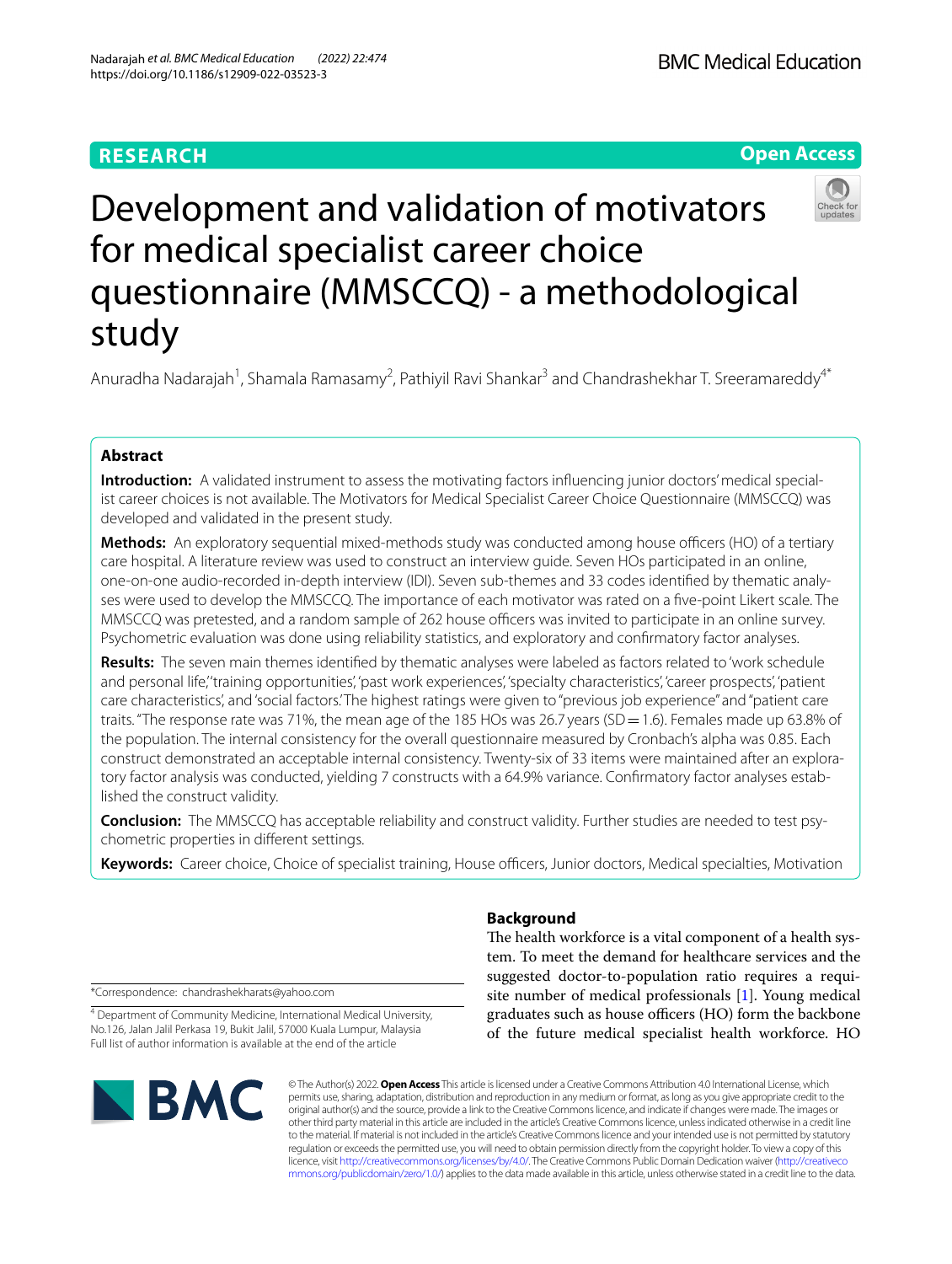Cross-sectional questionnaire survey studies among medical students and interns/house officers have reported that the choice of medical specialist career is influenced by several factors. These factors are the prestige of the specialty, income from the specialty, a preference for hospital-based practice in urban locations, experience during clinical postings, academic role models, career progression prospects, the fexibility of work arrangements, and work-life balance [[5,](#page-8-4) [6](#page-8-5)]. Advice from family, friends, physicians, personal life events, and an interest in working in community-based settings may also infuence their choice [\[7](#page-8-6)] . Medical specialty choice and the factors infuencing it difer by country and participants (medical students, interns, and house officers)  $[7-$ [9\]](#page-8-7)*.* A cross-sectional survey design using a questionnaire is suitable for identifying the choice of specialty career. However, limited items jjincluded in the questionnaire fail to provide a deeper exploration of the perspectives of medical students or junior doctors about motivations for their choice. Hence, it is critical to investigate the reason(s) as well as the decision-making process for medical specialty choices using qualitative studies.

Understanding the motivators that infuence medical specialist career choices is critical for offering career advice and counselling to young medical graduates who are considering specializations that may not appear particularly enticing to them [\[10](#page-8-8)]. Qualitative studies have provided deeper insights into the factors that infuence medical specialist career choices of medical students or graduates [\[11](#page-8-9)[–13\]](#page-8-10). According to systematic reviews, most published studies employed non-validated ad hoc questionnaires to explore reasons or motivations for medical specialist career choices [[5,](#page-8-4) [6\]](#page-8-5). Considering this, the Career Preference Factors Scale (CPFS) was developed to assess the motivators that drive the decision process of medical graduates about their specialist career choice [[14](#page-8-11)]*.* However, this scale does not cover all the factors in detail, and only included the items suggested by previous questionnaire surveys and the process of scale development and validation was not reported. Thus, up till now a validated instrument to assess the motivators for medical specialist choice is unavailable. We used a robust research approach to develop an instrument that measures the motivators for medical specialist career choices. The process of developing and validating the Motivators for Medical Specialist Career Choice Questionnaire (MMSCCQ) is described in this paper.

# **Methods**

An instrument was developed and validated to assess the motivators for medical specialist career choice among medical graduates. This study was conducted in four phases.

**Phase 1**: A brief review of the literature to guide the qualitative interviews.

**Phase 2:** Qualitative study to identify main themes and sub-themes for generating items for the questionnaire.

**Phase 3:** Instrument development.

**Phase 4:** Psychometric evaluation.

#### **Phase 1**

A search was carried out in PubMed, Scopus, Embase and Google Scholar databases to identify the relevant literature using the search terms 'Medical Specialties', 'Career Choice', and 'Motivation'. Studies conducted among medical students and/or medical graduates about their intended medical specialist career choice and motivators for the choice of medical specialty were selected. The reported information about motivational factors and reasons for specialist choice were reviewed to be included as probes for the interview guide in the qualitative study. The items to be included as probes were discussed among the authors (AN and CTS) until a consensus was reached. Additional items to be included as probes were also derived from published systematic reviews and individual studies reported from Malaysia [\[5](#page-8-4)[–7](#page-8-6)].

#### **Phase 2**

A self-developed semi-structured topic guide was used for qualitative in-depth interviews (IDI). Online interviews using Zoom or Skype were preferred instead of face-to-face interviews due to the ongoing coronavirus disease (Covid-19) pandemic. Twelve house officers (HO) from Hospital Selayang, Selangor, Malaysia were selected for IDI and e-mail invitations sent. They were purposively selected to represent the three race groups (Malay, Chinese and Indian), and both genders. The interview questions focused on participants' opinions about the existing specialty training opportunities in Malaysia, their interest in undertaking specialist career training in the future, preferred medical specialist choices and motivational factors, and reasons for the preferred choices of intended specialist training. Following the recommended IDI procedures each online interviews lasted for 25–35 minutes. IDIs were conducted until data saturation was achieved by the seventh participant when no new topics emerged. The recorded IDI were transcribed verbatim using Microsoft Office 365 dictation-transcription tool, but some manual corrections of transcripts were required for some recordings. Coding was done for each transcript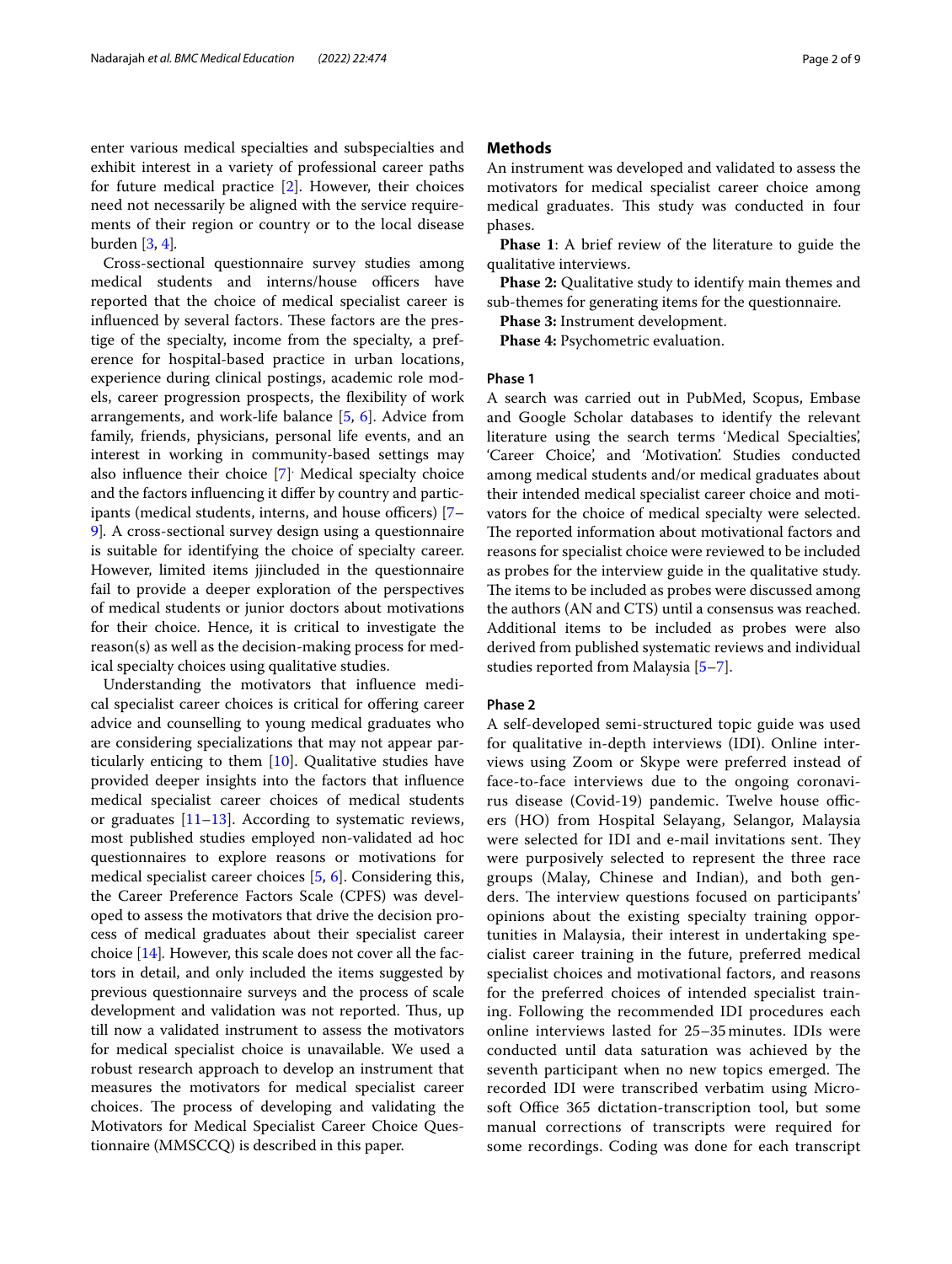and thematically analyzed with the aid of NVIVO software version 1.0 (2020). To ensure the rigor or trustworthiness, a summary of the analyses and transcripts of each interview was shared with the interviewees, and they were asked to review and provide affirmation or modifications, if any. The thematic analyses were done after anonymizing the transcripts. Initial reading and repeated readings of the transcript were done to obtain a general understanding, comprehension, and familiarization before coding. Constant comparison of themes and refnement were conducted along with the ongoing analyses. A rich and thick description was also used. Questionnaire items were developed using themes and sub-themes based on the responses to questions about the motivational factors and/or reasons for the intended medical specialist career choice.

## **Phase 3**

## *Instrument development*

A pool of items was generated based on the thematic analysis. An initial draft questionnaire developed based on the qualitative study results consisted of a total of 33 items distributed under seven constructs ([appendix A](#page-8-12)). The participants were asked to indicate the importance of each item (motivational factors/reasons) for their most preferred choice of intended medical specialty training on a 5-point Likert scale "not important at all" (1) to "very important"  $(5)$ . The seven constructs and the number of items under each construct were 'work schedule' (A1–3); 'patient care characteristics' (B4–8); 'specialty characteristics' (C9–15); 'personal reasons/factors' (D16– 21); 'past work experience' (E22–25); 'training factors' (F26–29); and 'career prospects' (G30–33).

# **Phase 4**

For psychometric evaluation, a cross-sectional online survey was conducted.

# **Participants and methods**

#### *Pretest*

A pre-test and comprehensibility check were conducted on a convenience sample of 30 house officers posted in hospitals other than the study site using WhatsApp messenger. Snowballing methods were used to recruit further participants. They were requested to check the comprehensibility of the questions with an open-ended section for feedback. They were also requested to consent to participate in a re-test 2 weeks later. All participants reported that the questions were clear and easily understood and no suggestions were made for any corrections. The same set of questions were distributed after a two-week interval. Only 12 respondents from the pretest group completed the retest.

#### *Survey data collection*

A cross-sectional online survey was conducted among house officers posted in Hospital Selayang, Selangor, Malaysia during October and November 2020. An anonymized list of house officers and their electronic mails and mobile phone numbers registered with WhatsApp chat messenger was obtained from the human resource department. From the list of 364 HO with their contact details, 12 HO who had participated in the IDI were excluded. Every second house officer was selected using a systematic sampling from an ordered frame of every K<sup>th</sup> participant. (total number of HO/minimum sample needed) N/n i.e.,  $352/200 \sim 2$ . As the frame was 2 every second participant was chosen. To obtain a random sample every second house officer was selected from the list. The questionnaire was designed using Google forms. A study information sheet and declaration of consent were sent to the selected participants via e-mail or WhatsApp messenger prior to the actual survey. The online questionnaire link was sent to those house officers who provided consent. To increase the response rate, a food voucher worth Ringgit Malaysian (RM)  $5$  (1 RM = 0.24 USD) was offered as an incentive. The survey link was available for 4 weeks, and non-responders received reminders on days 3 and 5, as well as weekly until the end of the four-week period. At the end of the fourth week, 185 of the 262 house officers had completed the online survey.

#### *Data analyses*

Raw data from Google forms were extracted into Microsoft Excel and imported into Statistical Package for Social Sciences (SPSS) version 25 for analysis. Descriptive statistics were computed. Data were grouped into seven constructs initially based on the seven sub-themes identified from IDI. The mean, standard deviation, range, skewness, and kurtosis of continuous data for each item and construct scores of the questionnaire were computed.

For reliability analysis**,** Cronbach's alpha, inter-item correlation, corrected item-total correlation, and Cronbach's alpha if item deleted were estimated. Corrected item total correlation shows a value of >0.285. According to Kaplan & Saccuzzo (2013) a value >0.30 is considered coherent between an item and the rest of the items in the questionnaire [\[15\]](#page-8-13). According to Hair, Babin. Anderson and Black (2018), an acceptable range of values for inter-item correlations is 0.30–0.90 [\[16](#page-8-14)]. Cronbach's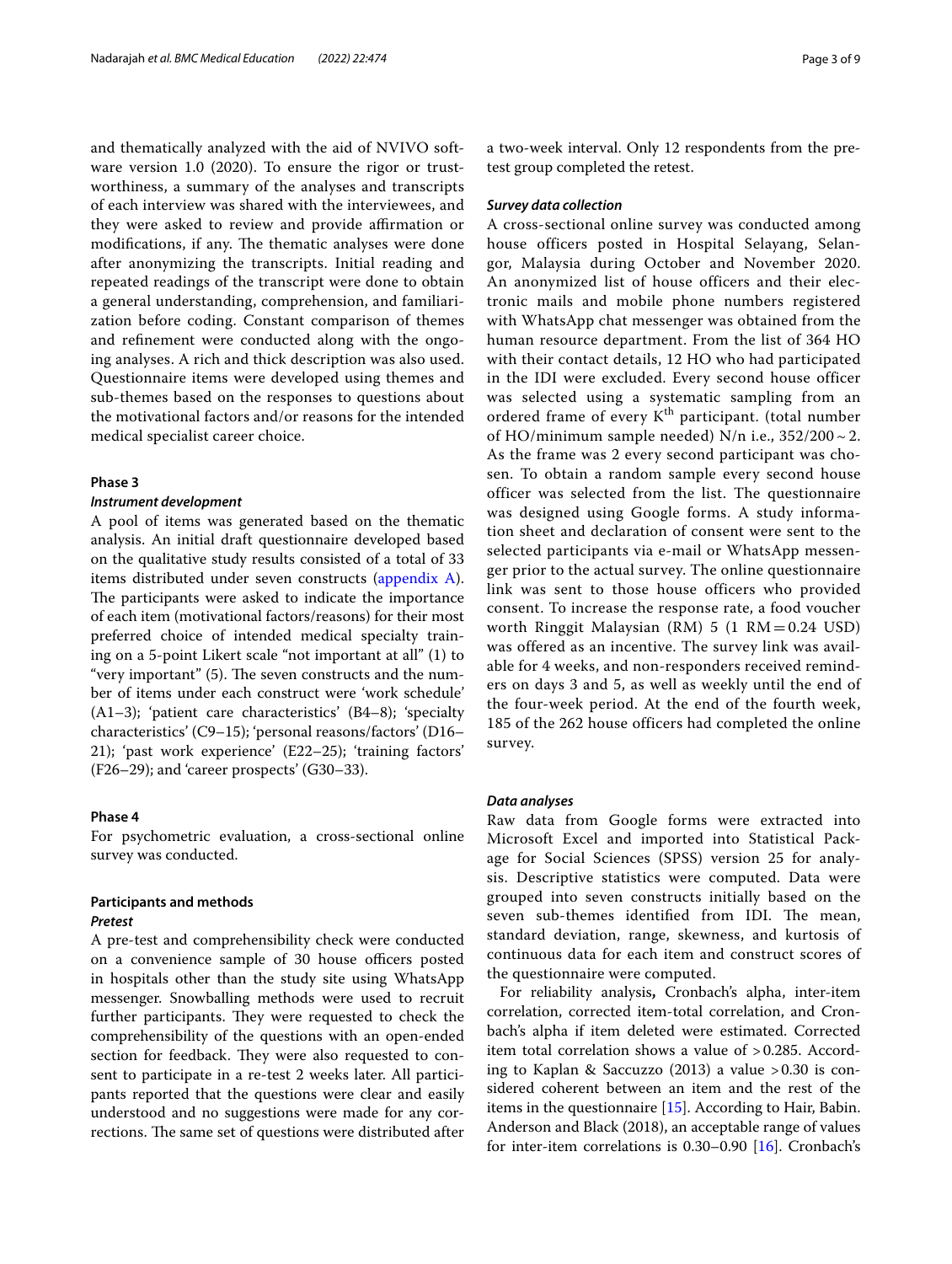alpha measures internal consistency and a value greater than 0.7 indicates adequate internal consistency [\[17](#page-8-15), [18](#page-8-16)]. To examine the test-retest reliability Pearson's correlation coefficients and intraclass correlation coefficients (ICC) were estimated and a value greater than 0.75 indicated stability or acceptable test-retest reliability.

Exploratory factor analysis (EFA) was employed for content validation of the questionnaire. The main objective of using EFA is to retain the meaningful variables from the scale items extracted into the factor structure. Principal component analysis (PCA) extraction with varimax rotation was used in this analysis for 33 scale items with a sample size of 185 participants. The sample size was sufficient as according to Bryant et al. (1995), for every 1 item, a minimum of 5 responses are required [\[19](#page-8-17), [20\]](#page-8-18). Kaiser-Meyer-Olkin (KMO) measure of sampling adequacy generated a middling threshold (0.73), indicating that the proportion of variance indicates the data is suitable for EFA [[21](#page-8-19)]. Bartlett's test of sphericity showed a significant *p*-value ( $\chi^2$ =1900.82,  $p$  < 0.001); both these findings ensured that the probability of correlation matrix having signifcant correlations was high and were a pre-requisite for performing an EFA. As the correlation between the factors was not anticipated, orthogonal rotation (namely varimax) was the optimal analysis model. The criterion set for inclusion of items in the model were 1) a limit for loading  $(> 0.5 \text{ retained}); 2$  cross loading was set at  $> 0.5; 3$  only stable factors with at least 3 items and Eigenvalue more than 1 were retained. The process was repeated until a stable structure was achieved.

A measurement model was analysed using Structural Equation Modelling (SEM). SEM is a confrmatory method providing the means for assessing and modifying the measurement model of latent constructs. The validity was evaluated through an assessment of model ft indices for construct validity. Several model ft indices were used to select the best model ft.

# **Results**

# **Qualitative results**

From the thematic analyses of audio recordings of the IDIs, the two major themes that emerged were HO "perceptions on specialist training opportunities in Malaysia" and "motivational factors for career specialty choices". The seven sub-themes with the 33 refned codes for the major themes for motivators for intended medical specialist career choice were utilized as the questionnaire items for the instrument. A total of 33 scale items were generated for the Motivators for Medical Specialist Career Choice Questionnaire (MMSCCQ). [Appendix B](#page-8-20) shows the item pool generation based on IDIs with the HO.

#### *Quantitative results*

*Descriptive information* The response rate was 71%  $(185/262)$ . A response rate of  $>60\%$  is considered adequate for a survey [[22\]](#page-8-21)*.* Mean age of the respondents was 26.7years (SD, 1.6), and the range was 23–34years. Females made up 63.8% and males 36.2% of respondents. About two-thirds of them were single, and 15.7% were married or in a relationship. Malay race made up 51.4% followed by Chinese (24.9%) and Indian (24.9%). More than half of them (58.9%) had graduated from a private medical school.

Mean scores for all the constructs were more than 3.0 and in the range of 3.4–4.2 (maximum score being five) (Table [1](#page-4-0)). The constructs having the highest and lowest mean scores were "past work experience" and "patient care characteristics" respectively. For individual items, the highest and lowest mean scores were "personal interest"  $(4.5, SD = 0.69)$  and "social media or public figure influence"  $(2.4, SD = 1.2)$  respectively. Out of the 33 items, 29 items yielded mean scores of  $\geq$ 3, while the remaining 4 items had mean scores ranging from 2.4 to 2.9.

## *Psychometric analysis*

*Reliability analysis* For the 33 scale items, the fndings for most constructs revealed moderate to high reliability. The interpretation of the test-retest was restricted by the small number of respondents (Table [2\)](#page-5-0). With regards to reliability, the Cronbach Alpha was 0.83, indicating the newly developed questionnaire had good internal consistency. Inter-item correlations were within an acceptable range except for a few items. Since CITC value of 0.285 for Item 1 is marginal, this value is negotiable. In addition, the Cronbach Alpha if Item Deleted value is 0.723, less than the overall reliability, hence it was decided to retain this item.

#### **Exploratory factor analysis**

EFA resulted in the extraction of seven factors from the scree plot and these explained cumulative total variance of 64.9% with eigenvalues between 1.27 and 5.42. Item number B6 was removed due to the factor loading value being < 0.5, indicating a less well-defined structure. Items numbered A2, B7, C10, D18, D19 and G33 were removed as the initial structure formed an unstable factor with < 3 items in one component. In the final structure seven factors were extracted with 26 items presenting a total variance of 64.9%. Factor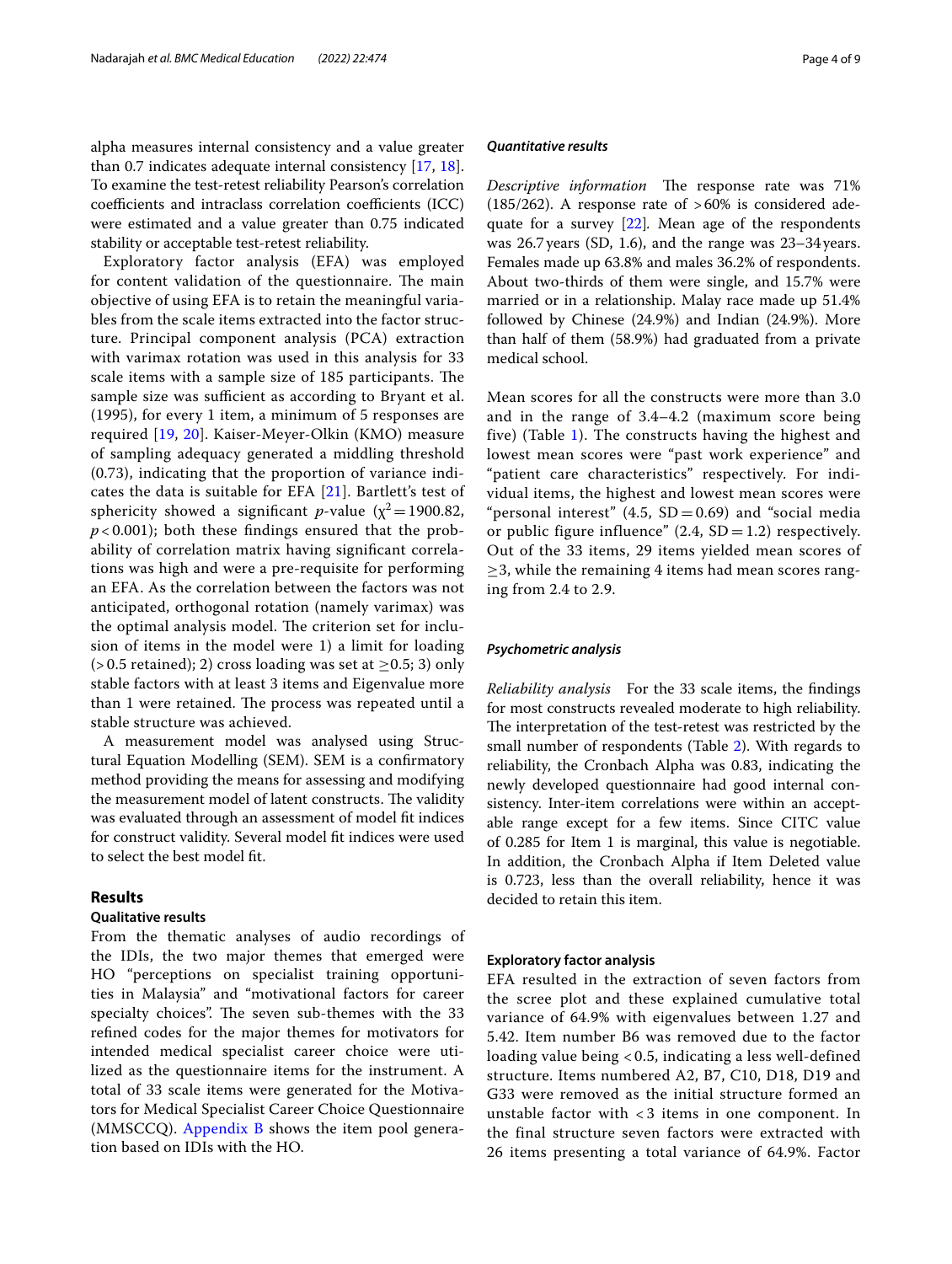<span id="page-4-0"></span>**Table 1** Mean score for the motivational factors of career specialty preferences according to seven constructs (based on subthemes) and 33 scale items

| <b>Construct and items</b>                                      | Item<br>Mean Score (SD) | Construct<br>Mean Score (SD) |
|-----------------------------------------------------------------|-------------------------|------------------------------|
| A. Work schedule (items 1-3)                                    |                         | 3.53 (0.865)                 |
| A1. No on calls or less hectic                                  | 3.55 (1.122)            |                              |
| A2. Shift work                                                  | 3.26 (1.166)            |                              |
| A3. Fixed working hours                                         | 3.78 (1.087)            |                              |
| B. Patient care characteristics (items 4-8)                     |                         | 3.38 (0.698)                 |
| B4. Multidisciplinary or variety of illnesses/cases             | 3.70 (1.091)            |                              |
| B5. Acute patient care                                          | 3.41 (1.231)            |                              |
| B6. Minimal interactions with patient                           | 2.56(1.136)             |                              |
| B7. Quick results/recovery after intervention or treatment      | 3.63 (1.096)            |                              |
| B8. Continuous patient care                                     | 3.58 (1.121)            |                              |
| C. Specialty characteristics (items 9-15)                       |                         | 3.48 (0.652)                 |
| C9. Challenging nature of the field                             | 3.63 (1.008)            |                              |
| C10. Medical based                                              | 3.49 (1.216)            |                              |
| C11. Surgical based                                             | 2.88 (1.281)            |                              |
| C12. Specialty with less medicolegal issues                     | 3.62 (1.146)            |                              |
| C13. Involves more hands-on skills and procedures               | 3.71 (1.188)            |                              |
| C14. Flexible working conditions                                | 3.98 (0.941)            |                              |
| C15. Prestige or reputation of the specialty                    | 3.07 (1.273)            |                              |
| D. Personal factors (items 16-21)                               |                         | 3.57 (0.602)                 |
| D16. Family or relative influences/advice                       | 2.60(1.344)             |                              |
| D17. Better work life balance                                   | 4.06 (1.028)            |                              |
| D18. Personal interest in the specialty                         | 4.52 (0.692)            |                              |
| D19. Job satisfaction                                           | 4.44 (0.750)            |                              |
| D20. Medical school experiences                                 | 3.45(1.113)             |                              |
| D21. Social media or public figure influence                    | 2.35(1.194)             |                              |
| E. Past work experience (items 22-25)                           |                         | 4.17 (0.707)                 |
| E22. Good teamwork in the department                            | 4.34 (0.786)            |                              |
| E23. Events or defining moments during housemanship             | 3.84 (1.064)            |                              |
| E24. Guidance and teaching activities in the department         | 4.20 (0.865)            |                              |
| E25. Specialist or senior colleague role model/influences       | 4.31 (0.846)            |                              |
| F. Training factors (items 26-29)                               |                         | 3.92 (0.758)                 |
| F26. Availability of parallel pathway                           | 4.03 (0.935)            |                              |
| F27. Availability of preparatory/training courses               | 4.17 (0.775)            |                              |
| F28. Length of training (short)                                 | 3.71 (1.037)            |                              |
| F29. Cost of training (less expensive)                          | 3.75 (0.996)            |                              |
| G. Career prospects (items 30-33)                               |                         | 3.79 (0.771)                 |
| G30. Future opportunities in private sector or private practice | 4.01 (0.986)            |                              |
| G31. Financially rewarding                                      | 3.73 (1.012)            |                              |
| G32. Various subspecialties in the field to venture in future.  | 3.73 (1.075)            |                              |
| G33. Future teaching opportunities                              | 3.69 (1.037)            |                              |

loading for all these items was above 0.50, which is considered as a well-defined structure. Most of the retained items of each construct loaded consistently with the initial construct from the qualitative findings except for some items in "personal factors" construct (items D16, D17, D21) and "specialty characteristics" construct (items: C12, C14, C15) that were loaded in other constructs instead of on their initial construct. Eventually, a total of 26 items were retained and 7 items were removed. The factors were relabeled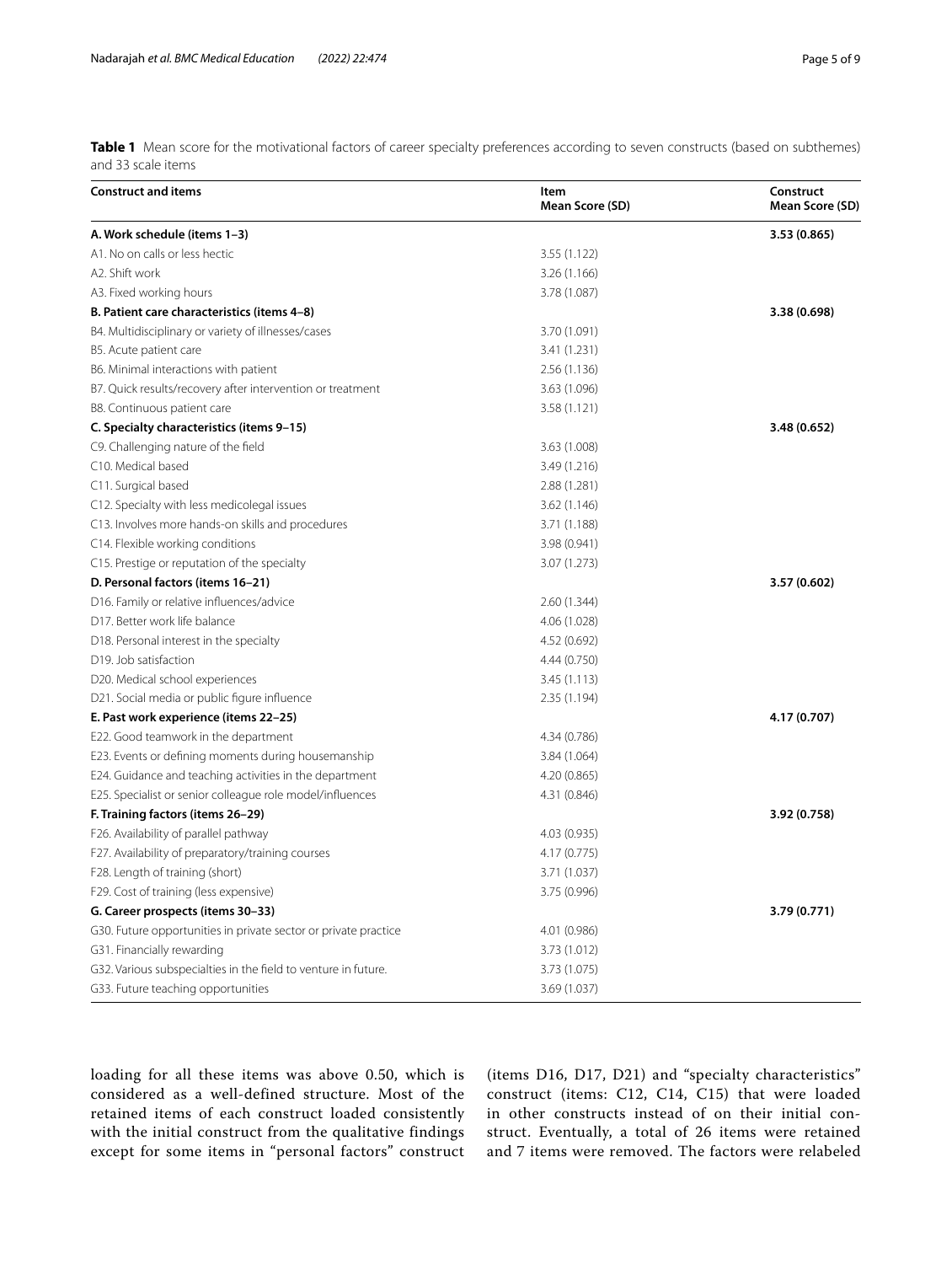| <b>Construct (Number of Items)</b> | Cronbach's<br>alpha (0.85) | Range of inter-<br>item correlation | Corrected Item-<br><b>Total Correlation</b> | Cronbach's Alpha<br>if Item Deleted | Test-retest reliability ( $n = 12$ ) |                 |       |                 |
|------------------------------------|----------------------------|-------------------------------------|---------------------------------------------|-------------------------------------|--------------------------------------|-----------------|-------|-----------------|
|                                    |                            |                                     |                                             |                                     | r                                    | <i>p</i> -value | ICC   | <i>p</i> -value |
| Work schedule (3)                  | 0.655                      | 0.238-0.511                         | 0.285                                       | 0.723                               | 0.960                                | 0.000           | 0.978 | < 0.001         |
| Patient care (5)                   | 0.587                      | $-0.021 - 0.506$                    | 0.388                                       | 0.689                               | 0.314                                | 0.320           | 0.476 | 0.150           |
| Specialty characteristics (7)      | 0.643                      | $-0.271 - 0.576$                    | 0.491                                       | 0.666                               | 0.292                                | 0.208           | 0.563 | 0.093           |
| Personal factors (6)               | 0.596                      | $-0.025 - 0.717$                    | 0.554                                       | 0.655                               | 0.498                                | 0.099           | 0.637 | 0.054           |
| Past work experiences (4)          | 0.797                      | $0.329 - 0.708$                     | 0.443                                       | 0.676                               | 0.212                                | 0.508           | 0.299 | 0.283           |
| Training factors (4)               | 0.820                      | $0.443 - 0.669$                     | 0.397                                       | 0.688                               | 0.334                                | 0.288           | 0.477 | 0.148           |
| Career prospects (4)               | 0.741                      | $0.209 - 0.666$                     | 0.475                                       | 0.667                               | 0.728                                | 0.007           | 0.836 | 0.003           |

<span id="page-5-0"></span>**Table 2** Reliability statistics, Cronbach's alpha and test-retest reliability

accordingly. Table [3](#page-6-0) shows the summary results of the exploratory factor analyses.

#### **Confrmatory factor analysis**

The Chi Square Test of Goodness of Fit yielded a significant value;  $\chi^2 = 0.624$  (*df* = 278), <0.001, which was below the threshold of 0.05 (reported if *N* >200). Additionally, the value of Goodness of Fit Index=0.957, Comparative Fit Index  $(CFI) = 0.957$ , Tucker-Lewis Index  $(TLI) = 0.950$ , Non-normed Fit Index  $(NNFI) = 0.950$ , Parsimony Normed Fit Index (PNFI) 0.791, and Incremental Fit Index (IFI) =  $0.957$  showed moderate fit of the model. The factor loadings are displayed in Table [4.](#page-7-0) All the factor loadings yielded a value of >0.50, indicating no items needed to be removed. The highest factor loading was for Item  $E34=0.92$  whereas the lowest was for A1 and  $D20=0.51$ . The results infer that construct validity was well established for this questionnaire.

#### **Discussion**

Using a robust psychometric analysis, we developed and validated a new instrument MMSCCQ that comprehensively captures the motivators of HO for intended medical specialist career choice. MMSCCQ was designed using information about motivators across various main themes and sub-themes identifed by a literature review and IDI. Overall, the content and construct validity of the instrument was acceptable as shown by exploratory followed by confrmatory factor analyses suggesting that MMSCCQ was psychometrically sound with an acceptable Cronbach's alpha and range of inter-item correlations. Despite the variability in the number of items across the seven constructs all of them had good internal consistency and reasonably good test-retest reliability over a two-weeks interval. The robust process employed for item development, and content expert review ensured completeness and clarity of the items in the MMSCCQ.

During recent decades, there is a growing interest on training doctors in medical specialties for health workforce planning to match the demand for specialist services in the health system. The number and type of specialists required is also based on the existing number of specialists in each discipline and their spatial distribution  $[2, 4]$  $[2, 4]$  $[2, 4]$ . This has resulted in an ever-growing body of literature on medical specialist career choices among medical students and medical graduates [[5,](#page-8-4) [6](#page-8-5)]. Yet, to date, to the best of our knowledge only two other studies have reported psychometric properties of questionnaires used to study the motivators for selected medical specialist career choices  $[14]$  $[14]$ . The Career Preference Factors Scale (CPFS) from Malaysia was developed mainly based on two studies from Canada applicable to career pathways available in Canada [\[23,](#page-8-22) [24\]](#page-8-23). MMSCCQ showed acceptable psychometric properties, 19 of the 33 items fell under fve broad constructs of thematic network factors proposed based on literature review [\[5](#page-8-4)]. All the items generated from IDIs match those reported in the existing literature [\[5](#page-8-4), [6,](#page-8-5) [10](#page-8-8)]. However, on EFA seven items were removed either due to ill-defned construct or instability, and some items from constructs of "personal factors" and "specialty characteristics" straddling to other constructs. A few of the items under these constructs also had lower inter-item correlations and were excluded after EFA. Retention of 26 items from the original 33 items and realignment of factors under diferent constructs refect overlapping and duplicated main themes and sub-themes identifed by 'rich data' and 'thick description' used for thematic analyses of IDIs. Nevertheless, the retained items are broadly reflective of existing motivators identifed in the literature [\[5](#page-8-4), [6,](#page-8-5) [10\]](#page-8-8).

The constructs "work schedule and personal factors" had the highest factor loading while it was lowest for "social factors" such as "social media infuence", and "prestige of the specialty". Among the ad hoc questionnaires developed in previous studies about the motivators for choice of specialty, only a few studies reported factor analyses to validate the motivators that determine the choice of medical specialties [\[25](#page-8-24),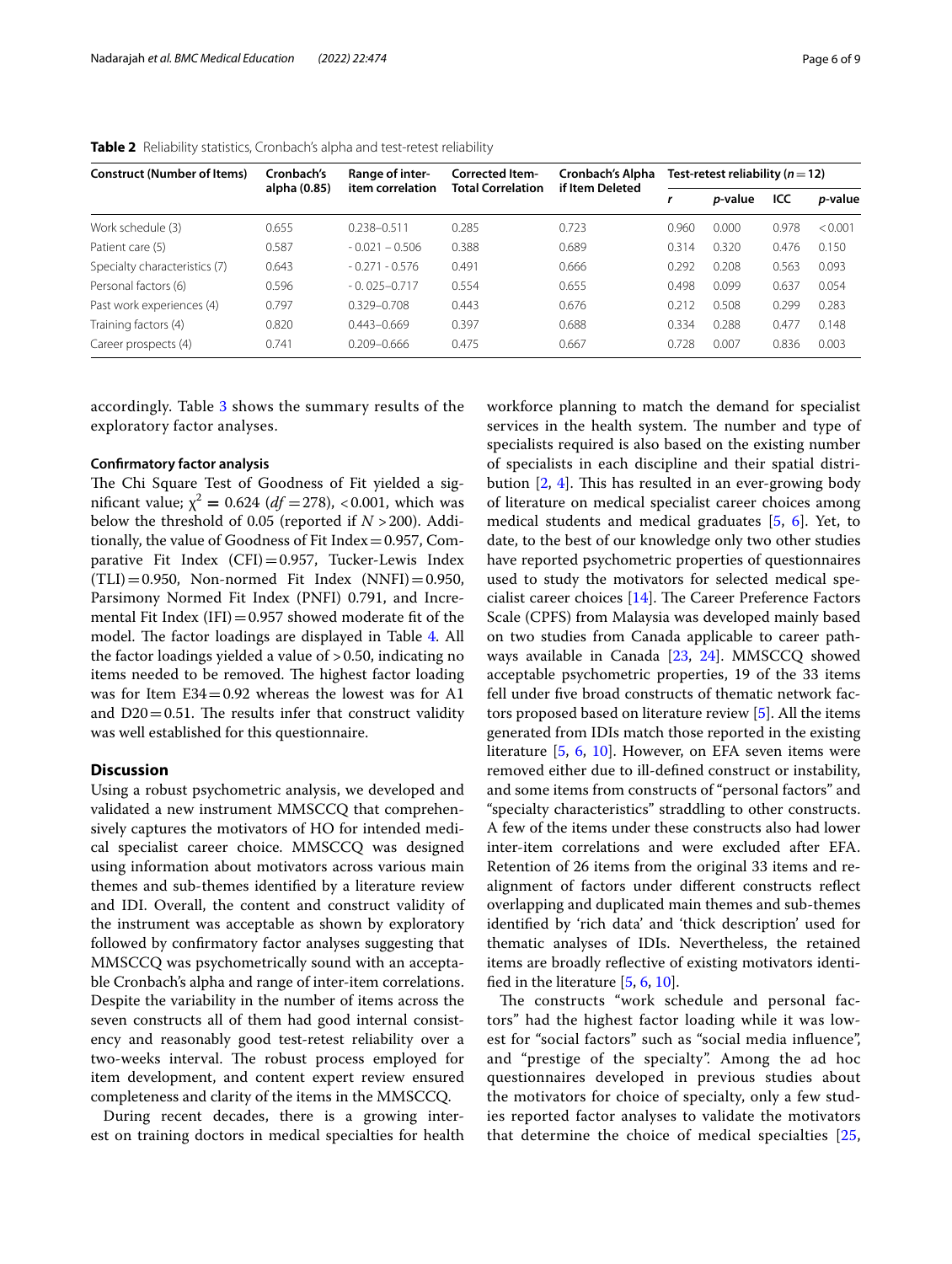# <span id="page-6-0"></span>**Table 3** Summary of exploratory factor analysis of motivational factors for career specialty preferences

| Construct                                                | <b>Retained items</b>                                              | <b>Factor loading</b> | Variance (%) |            | Mean (SD) Eigen value |
|----------------------------------------------------------|--------------------------------------------------------------------|-----------------------|--------------|------------|-----------------------|
| <b>Construct 1</b> Work Schedule and personal<br>factors | A1. No or less hectic on calls                                     | 0.755                 | 20.8         | 3.6(0.75)  | 5.42                  |
|                                                          | A3. Fixed working hours                                            | 0.716                 |              |            |                       |
|                                                          | C12. specialty with less medicolegal risk                          | 0.584                 |              |            |                       |
|                                                          | C14. Flexible working conditions                                   | 0.613                 |              |            |                       |
|                                                          | D16. Family or relative influences/advice                          | 0.548                 |              |            |                       |
|                                                          | D17. Better work life balance                                      | 0.725                 |              |            |                       |
| <b>Construct 2</b> Patient care characteristics          | B4. Multidisciplinary or variety of illnesses/<br>cases            | 0.796                 | 5.5          | 0.82(0.85) | 1.43                  |
|                                                          | B5. Acute patient care                                             | 0.644                 |              |            |                       |
|                                                          | B8. Continuous patient care                                        | 0.740                 |              |            |                       |
| <b>Construct 3 Training Factors</b>                      | F26. Availability of parallel pathway                              | 0.798                 | 11.2         | 3.92(0.76) | 2.91                  |
|                                                          | F27. Availability of training courses                              | 0.721                 |              |            |                       |
|                                                          | F28. Length of training (short)                                    | 0.798                 |              |            |                       |
|                                                          | F29. Cost of training (less expensive)                             | 0.773                 |              |            |                       |
| <b>Construct 4 Past work experience</b>                  | E22. Good teamwork in the department                               | 0.593                 | 10.0         | 4.13(0.74) | 2.60                  |
|                                                          | E23. Events or defining moments during<br>housemanship             | 0.701                 |              |            |                       |
|                                                          | E24 Guidance and teaching activities in the<br>department          | 0.796                 |              |            |                       |
|                                                          | E25.Specialist or senior colleague role<br>model/influences        | 0.866                 |              |            |                       |
| <b>Construct 5</b> Specialty characteristic              | C 9. Challenging nature of the field                               | 0.552                 | 6.4          | 3.56(0.91) | 1.65                  |
|                                                          | C11. Surgical based                                                | 0.710                 |              |            |                       |
|                                                          | C13. More hands-on skills and procedures                           | 0.888                 |              |            |                       |
| <b>Construct 6</b> Career prospects                      | G30. Future opportunities in private sector<br>or private practice | 0.787                 | 6.1          | 0.67(0.81) | 1.59                  |
|                                                          | G31. Financially rewarding                                         | 0.798                 |              |            |                       |
|                                                          | G32. Various subspecialties in the field to<br>venture in future   | 0.704                 |              |            |                       |
| <b>Construct 7</b>                                       | C15. Prestige or reputation of the specialty                       | 0.654                 | 4.9          | 2.96(0.93) | 1.21                  |
| Social factors                                           | D20. Medical school experiences                                    | 0.746                 |              |            |                       |
|                                                          | D21. Social media or public figure influence 0.753                 |                       |              |            |                       |
| Total variance: 64.9% Overall Cronbach's alpha 0.830     |                                                                    |                       |              |            |                       |

Seven (7) items were removed:

Factor loading < 0.5

B6 Minimal interaction with patient (factor loading  $=0.385$ )

Items that form unstable constructs (less than 3 items in one factor)

B7: Quick results/recovery after intervention

C10: Medical based

D18. Personal interest in the specialty

D19: Job satisfaction

A2: Shift work

G33: Future teaching opportunities

[26\]](#page-8-25). In a study among Japanese medical students and junior doctors, "fulfilling life with job security", "bioscientific orientation", "personal reasons", "advice from others", "educational experience" were mentioned, and these varied across the choice of specialties. In a study among Swiss postgraduate doctors, "work and time-related aspects", "career-related aspects" and "patient orientation" were the most important among the 19 factors listed  $[26]$  $[26]$ . Main motivators for medical specialist choice vary according to country since the available career pathways and training pathways are different in each country. Thus, the motivators for medical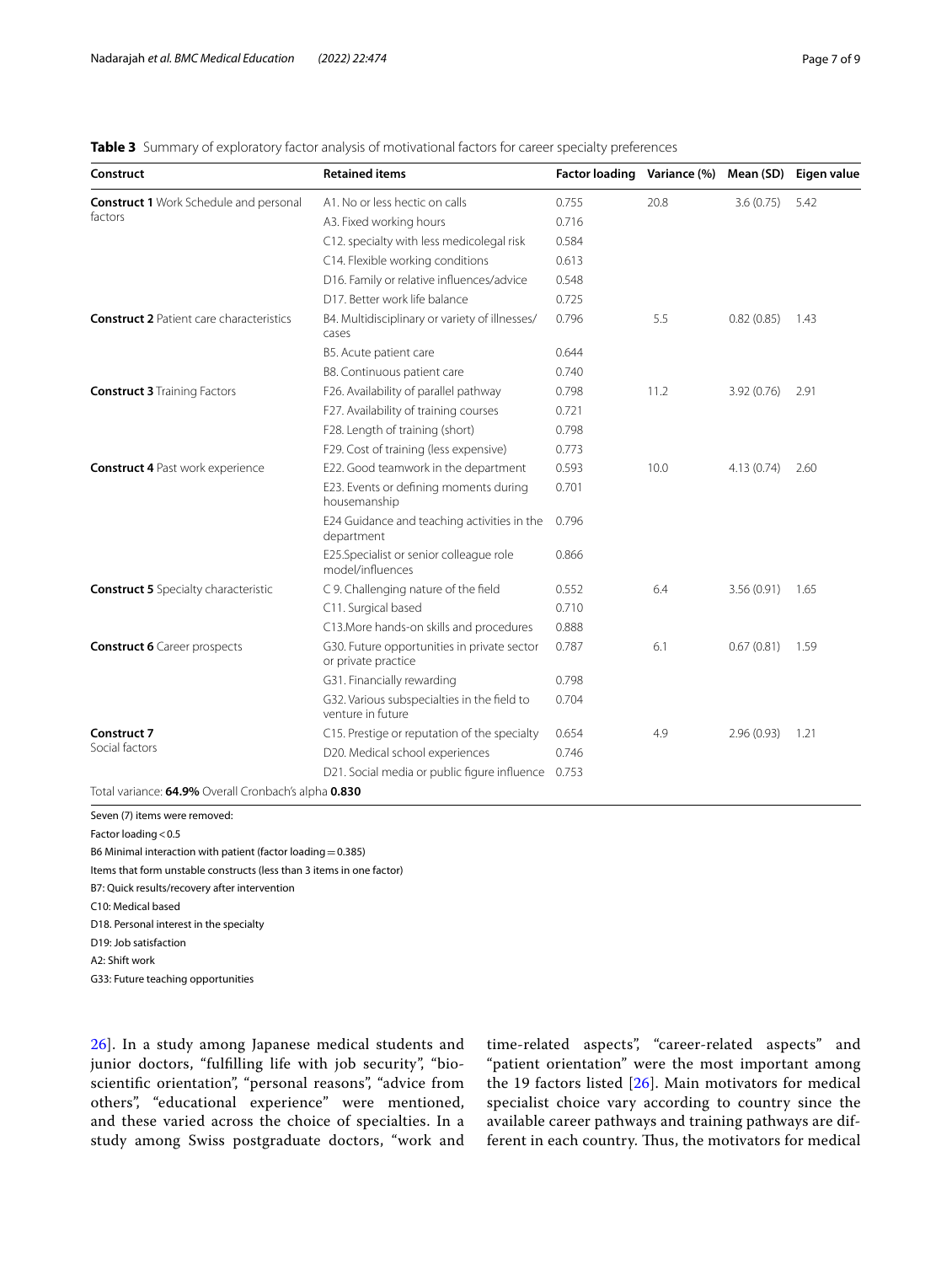| <b>Constructs</b>                                      | <b>Items</b>                                                    | <b>Factor Loading</b> | Measurement<br>Error |
|--------------------------------------------------------|-----------------------------------------------------------------|-----------------------|----------------------|
| <b>Construct 1</b> Work schedules and personal factors | A1. No or less hectic on calls                                  | 0.51                  | 0.74                 |
|                                                        | A3. Fixed working hours                                         | 0.56                  | 0.69                 |
|                                                        | C12. specialty with less medicolegal risk                       | 0.61                  | 0.63                 |
|                                                        | C14. Flexible working conditions                                | 0.81                  | 0.35                 |
|                                                        | D16. Family or relative influences/advice                       | 0.56                  | 0.69                 |
|                                                        | D17. Better work life balance                                   | 0.75                  | 0.43                 |
| <b>Construct 2 Patient care characteristics</b>        | B4. Multidisciplinary or variety of illnesses/cases             | 0.71                  | 0.49                 |
|                                                        | B5. Acute patient care                                          | 0.81                  | 0.34                 |
|                                                        | B8. Continuous patient care                                     | 0.61                  | 0.63                 |
| <b>Construct 3 Training factors</b>                    | F26. Availability of parallel pathway                           | 0.82                  | 0.32                 |
|                                                        | F27. Availability of training courses                           | 0.88                  | 0.22                 |
|                                                        | F28. Length of training (short)                                 | 0.80                  | 0.36                 |
|                                                        | F29. Cost of training (less expensive)                          | 0.74                  | 0.45                 |
| <b>Construct 4 Past work experience</b>                | E22. Good teamwork in the department                            | 0.69                  | 0.52                 |
|                                                        | E23. Events or defining moments during housemanship             | 0.73                  | 0.47                 |
|                                                        | E24 Guidance and teaching activities in the department          | 0.92                  | 0.15                 |
|                                                        | E25.Specialist or senior colleague role model/influences        | 0.83                  | 0.31                 |
| <b>Construct 5</b> Specialty characteristics           | C 9. Challenging nature of the field                            | 0.69                  | 0.52                 |
|                                                        | C11. Surgical based                                             | 0.65                  | 0.58                 |
|                                                        | C13. More hands-on skills and procedures                        | 0.86                  | 0.26                 |
| <b>Construct 6</b> Career prospects                    | G30. Future opportunities in private sector or private practice | 0.85                  | 0.28                 |
|                                                        | G31. Financially rewarding                                      | 0.84                  | 0.29                 |
|                                                        | G32. Various subspecialties in the field to venture in future   | 0.69                  | 0.54                 |
| <b>Construct 7 Social factors</b>                      | C15. Prestige or reputation of the specialty                    | 0.89                  | 0.21                 |
|                                                        | D20. Medical school experiences                                 | 0.51                  | 0.74                 |
|                                                        | D21.social media or public figure influence                     | 0.63                  | 0.60                 |

#### <span id="page-7-0"></span>**Table 4** Items, factor loading and measurement error from confrmatory factor analyses

specialist career choice are context specifc. Adapting the motivators based on previous literature often from a diferent context is not recommended. Our robust methodology provides a very wide range of constructs and items suitable to adapt in similar settings.

Some limitations inherent to the study sample and study participants should be considered while interpreting the development of this new instrument. Though the sample studied was adequate, our results need to be confrmed on a larger sample of HO. In particular, the sample who completed test-retest was very small and this may afect the stability of ICC and thus the inferences that can be drawn. A study from a single tertiary care hospital located in an urban locality would be more refective of personal and professional motivators appropriate to an urban setting. Motivators and their choice are known to be diferent among students or house officers based on impressions created during clinical exposure in diferent medical specialties and are likely to change. Nevertheless, we identifed broad constructs and items under each that can inform future survey research to comprehensively explore these motivators driving medical specialist career choice.

# **Conclusion**

In-depth interviews provided deeper insights into the several broad constructs of motivators for medical specialist career choice. The main themes and subthemes identifed provided inputs for constructs and items in MMSCCQ. The MMSCCQ has adequate reliability, construct, and content validity. Further studies are needed to assess the psychometric properties of MMSCCQ before possible adaptation in comparable contexts and settings in future research.

#### **Abbreviations**

MMSCCQ: Motivators for Medical Specialist Career Choice Questionnaire; CPFS: Career Preference Factors Scale; HO: House officers; IDI: In-depth interviews; RM: Ringgit Malaysian; SPSS: Statistical Package for Social Sciences; ICC: Intraclass Correlation Coefficients; EFA: Exploratory Factor Analysis; PCA: Principal Component Analysis; KMO: Kaiser-Meyer-Olkin.